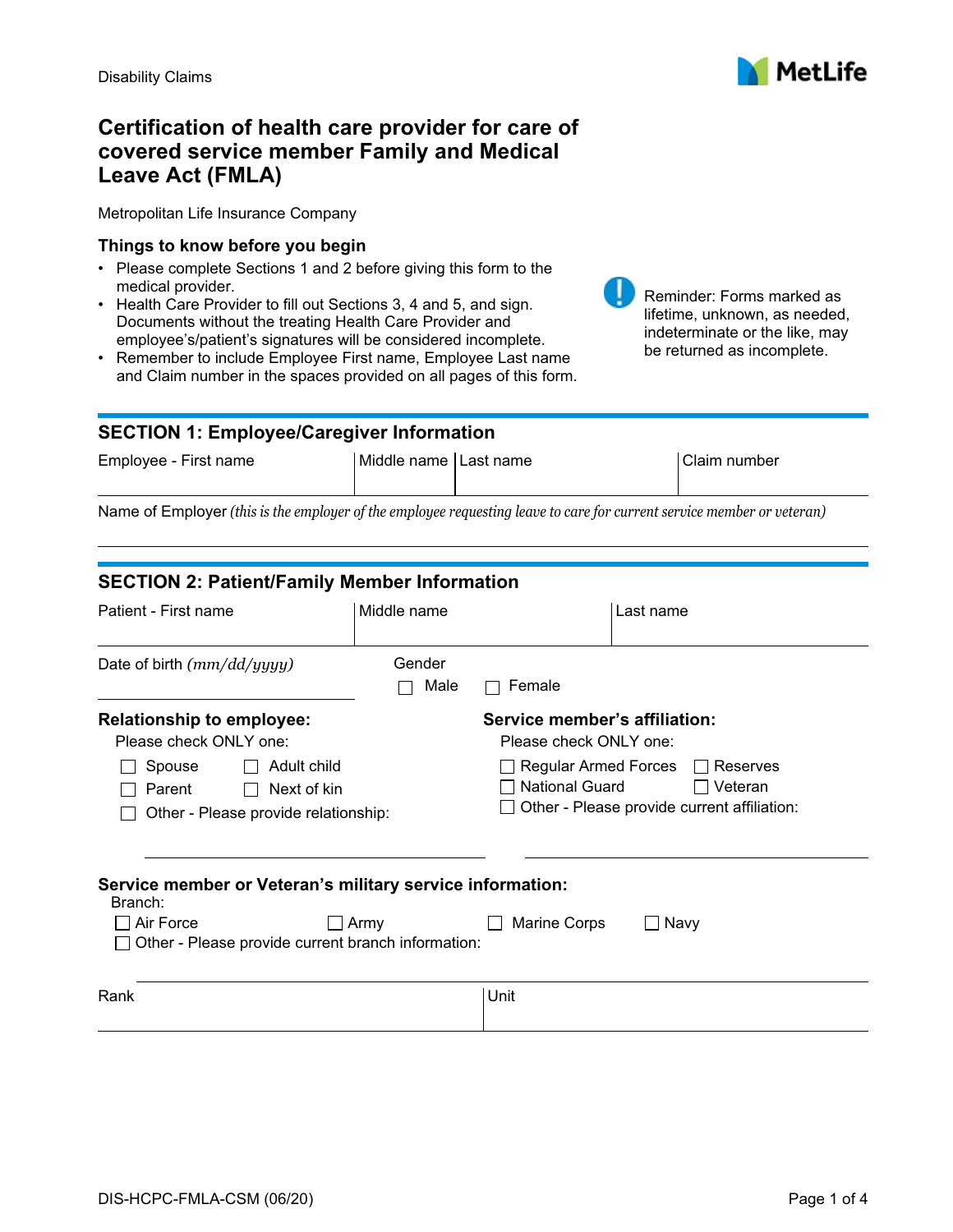| First name                                                                                                                                                                                                                                                                                                                                                                                                                                                                          | Middle initial            | Last name                      | Claim number            |
|-------------------------------------------------------------------------------------------------------------------------------------------------------------------------------------------------------------------------------------------------------------------------------------------------------------------------------------------------------------------------------------------------------------------------------------------------------------------------------------|---------------------------|--------------------------------|-------------------------|
| Is the service member on the Temporary Disability Retired List (TDRL?)<br>Is this person on the permanent disability retired list?                                                                                                                                                                                                                                                                                                                                                  |                           |                                | No<br>Yes<br>Yes<br>No  |
| <b>SECTION 3: Health Care Provider Instructions</b>                                                                                                                                                                                                                                                                                                                                                                                                                                 |                           |                                |                         |
| To complete the application, this section must be filled out by the Health care provider prior to<br>submission (please note this is an internal Department of Defense [DOD] casualty assistance<br>designation used by DOD healthcare providers.)<br>Check medical condition classification:<br>$\Box$ (VSI) Very Seriously III/Injured (life is in imminent danger)<br>$\Box$ (SI) Seriously Injured (cause for immediate concern)<br>Other (deems service member unfit for duty) |                           |                                |                         |
| Was illness or injury incurred in the line of duty?                                                                                                                                                                                                                                                                                                                                                                                                                                 |                           | Yes                            | No                      |
| Was the patient admitted for an overnight stay in a hospital,<br>hospice, or residential medical care facility?                                                                                                                                                                                                                                                                                                                                                                     |                           | Yes                            | No                      |
| If yes, please provide admission and discharge dates below.                                                                                                                                                                                                                                                                                                                                                                                                                         |                           |                                |                         |
| Date admitted $(mm/dd/yyyy)$                                                                                                                                                                                                                                                                                                                                                                                                                                                        |                           | Date discharged $(mm/dd/yyyy)$ |                         |
| Dates you treated the patient for this condition:<br>First visit $(mm/dd/yyyy)$                                                                                                                                                                                                                                                                                                                                                                                                     | Last visit $(mm/dd/yyyy)$ |                                | Next visit (mm/dd/yyyy) |
| Are there any other treating physicians or consultants involved in your patient's care?                                                                                                                                                                                                                                                                                                                                                                                             |                           |                                | No<br>Yes               |
| Please check all medical facts below which support the medical conditions marked above.<br>Extended periods of incapacitation - actively receiving treatments<br>Extended periods of incapacitation - not receiving active regular treatments.<br>$\Box$ Injury/Accident<br>Therapy - on-going (PT/Dialysis/Psychological/OT)<br>2 or more treatments by a health care provider: If other than yourself, please list below.                                                         |                           |                                |                         |
| Other(s):                                                                                                                                                                                                                                                                                                                                                                                                                                                                           |                           |                                |                         |
| Prescription medication: Please list below.                                                                                                                                                                                                                                                                                                                                                                                                                                         |                           |                                |                         |
| NOTE: Routine examinations or directions/medications which may be obtained without treatment from a health                                                                                                                                                                                                                                                                                                                                                                          |                           |                                |                         |

NOTE: Routine examinations or directions/medications which may be obtained without treatment from a health care provider *(ex. aspirin, bed rest)* are NOT considered a regimen of treatment.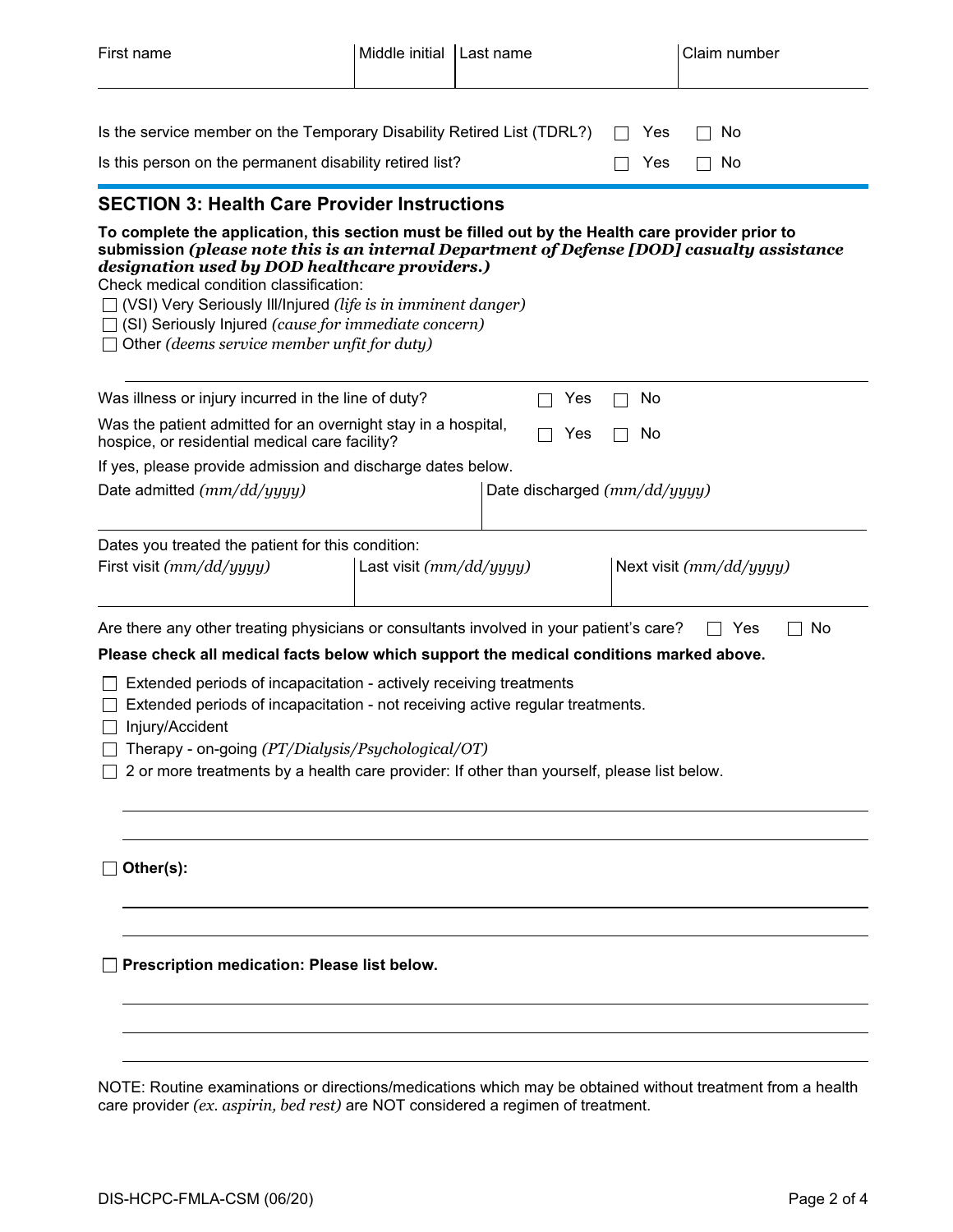**Please describe the care needed and the reason the family member must leave work to provide such care.**

#### **SECTION 4: Amount of Leave Needed**

**Continuous absence details:** Will your patient need to be absent from work for a single continuous period of time due to their own serious health condition? If so, please select the checkbox below and provide accurate or estimated dates for this period of absence.

□ Single continuous absence period Start date  $(mm/dd/yyyy)$  End date  $(mm/dd/yyyy)$ 

**Intermittent absence details:** Will your patient need an intermittent absence and/or reduced work schedule due to their own serious health condition? If so, please check the box below and provide approximately how long your patient will need the intermittent absence outlined below.

Intermittent absence/Reduced work schedule Start date *(mm/dd/yyyy)* End date *(mm/dd/yyyy)*

Based upon the patient's medical history and your knowledge of the medical condition, estimate the frequency of flare-ups and the duration of related incapacity that the patient may have.

| Example:                                                                                          | FREQUENCY of episode $\boxed{02}$ times per: $\Box$ week, or $\boxtimes$ month, or $\Box$ year          |  |
|---------------------------------------------------------------------------------------------------|---------------------------------------------------------------------------------------------------------|--|
|                                                                                                   | LENGTH of episode: $\Box$ minute(s) $\Box$ hour(s) $\Box$ full day(s)                                   |  |
| <b>FREQUENCY of episode</b> $\Box$ <b>times per:</b> $\Box$ week, or $\Box$ month, or $\Box$ year |                                                                                                         |  |
|                                                                                                   | <b>LENGTH of episode:</b> $\vert$ $\vert$ minute(s) $\vert$ $\vert$ hour(s) $\vert$ $\vert$ full day(s) |  |

**In the space provided below, please provide any additional relevant information specific to the need for the patient to take time away from work.**